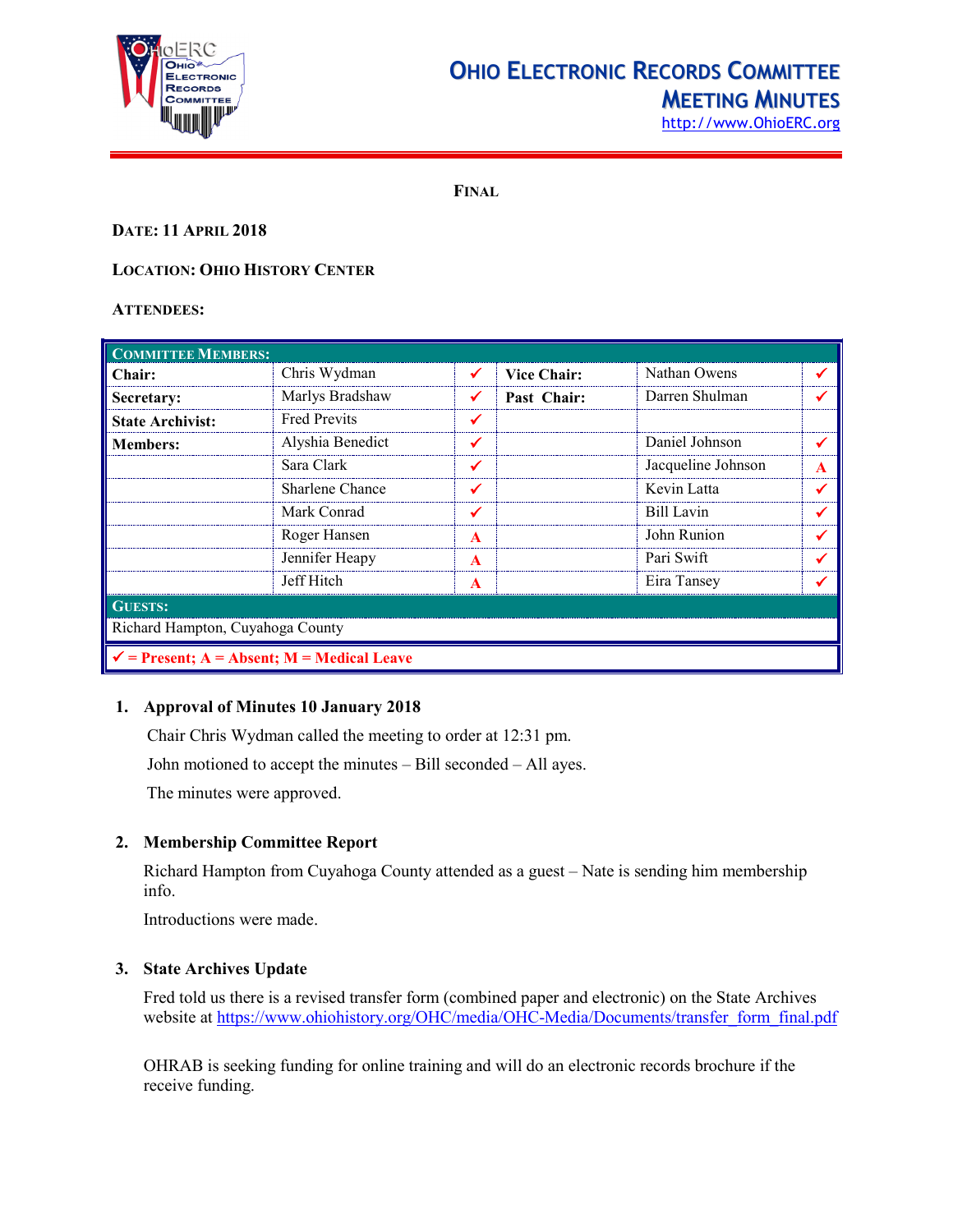

Pari told us that UELMA passed the Senate.

#### **4. Wrap-up: March 2 Workshop**

Mixup with transitioning between sessions and tour.

Mark said that everyone seemed engaged.

Nate suggested colored name tags or better signage.

Pari said it will be easier without tour for future sessions and we can devote more time for each session.

Alyshia said the comments were mostly positive.

#### **5. Workshop Requests**

Pari said that the Ohio Municipal Clerks Associations (NE and SW) reached out – guaranteed people and they would reserve room/facility.

Village of Mayfield has an auditorium, but might not be good for breakout sessions.

Pari and Chris will get more details.

#### **6. 2019 OHRAB funding – program ideas (e.g. online learning module?)**

Darren said not much follow-up from vendor.

Pari is looking through OSU.

Fred needs info in a couple of weeks if we want grant for next budget cycle.

Pari – sample social media posts – how do you classify record? Record series? When private thread turns into public record – records retention issues.

\$2500-\$3000 to see if this works?

Sara said she could do webinar for free – would host and post.

Nate – Social Media Module subcommittee? Darren, Sara, Pari, Mark

#### **7. OhioERC Guidelines/Tip Sheets**

- o Email Alyshia, Pari, Mark more than language, minor updates to generalize, expand to messaging? Research – Delaware and North Carolina archives. Major revision.
- o Social Media John, Darren modernize, update definitions
- o IG Nate more of a concept explain what it is provide links to authorities on subject. Chris asked maybe put it under Resources?
- $\circ$  Smart phones/red flags? Nate things you should and should not do text messaging, images, videos – records retention schedule – office issued or your own phone – security aspects. Some vendors provide backup but can't count on that, IT needs to do backup. Could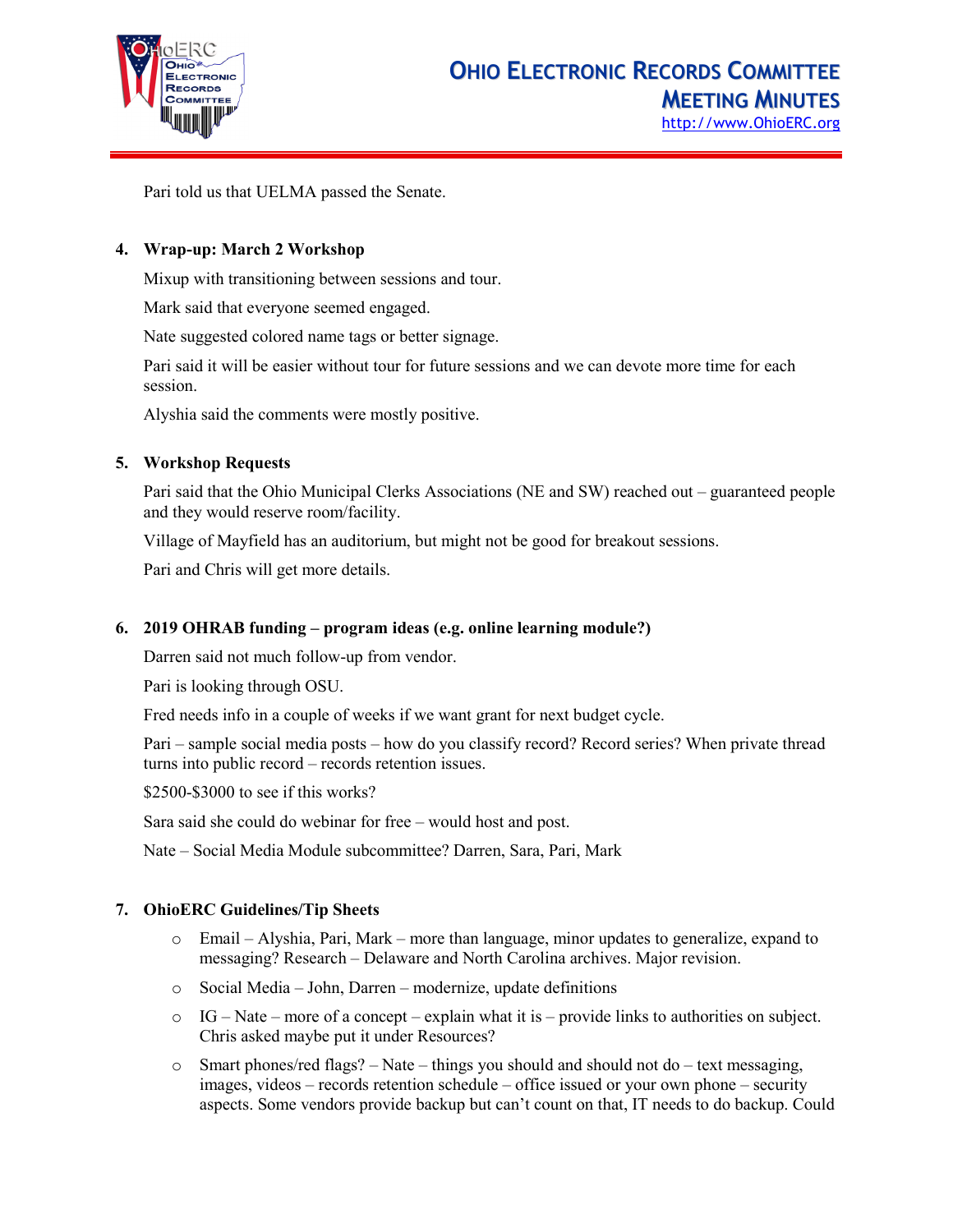

have App on personal phone to keep things separate. Discovery could be an issue. Educate on rules and that it could be taken. Pari – how to preserve texts – talk with IT expert.

### **8. Other New Business from the Floor**

Chris posted new guidelines from NARA.

John mentioned Pari's bitcoin post – security of data – look at blockchain down the road.

Bill has a friend who could explain security and maybe blockchain.

Mark – ADA compliance for websites and documents on websites. Sara said K-12 shutting down investigations, taking stuff off websites or put phone number to get accessible version. Mark said no clear standards, people suing, pdf's are a problem (image not text).

Next meeting is July 11 in the cardinal classroom.

Chris motioned to adjourn the meeting at 2:45 p.m. Pari seconded – All ayes.

| <b>ACTION ITEMS</b>                                                                                                                     |                                      |  |  |  |
|-----------------------------------------------------------------------------------------------------------------------------------------|--------------------------------------|--|--|--|
| <b>TASK</b>                                                                                                                             | <b>MEMBER(S)</b>                     |  |  |  |
| Google/WordPress Analytics?                                                                                                             | Chris?                               |  |  |  |
| Records Custodian - Archives                                                                                                            | Send copies of documents to Fred     |  |  |  |
| Keep tabs on electronic records legislation                                                                                             | John, Sara                           |  |  |  |
| Information Governance - explanation & links to<br>$\bullet$<br>resources for July meeting or before                                    | Nate, Chris, Darren, Pari            |  |  |  |
| Email management- preliminary changes by July meeting                                                                                   | Mark, Pari, Alyshia                  |  |  |  |
| Review areas of expertise of members to see if we are<br>٠<br>lacking membership in certain areas                                       | Nate                                 |  |  |  |
| Research costs/details of creating an online learning<br>module (Fred needs descriptive paragraph soon $-2$ weeks<br>after $4/11$ )     | Pari, Darren                         |  |  |  |
| Verify links in the guidelines using link tool $-$ get lists of<br>$\bullet$<br>good and bad links                                      | Dan, Chris, Mark (email)             |  |  |  |
| Social Media Guidelines - modernize $&$ update definitions<br>٠<br>and email to group before July meeting                               | Darren, John (review)                |  |  |  |
| Texting warning flyer tip sheet – overview of pitfalls,<br>check one we already have from 2011 on phones, emails;<br>public vs. private | Pari, Nate, Mark, Chris (formatting) |  |  |  |
| Reach out to IT people re: preservation of texts                                                                                        | John                                 |  |  |  |
| Send membership info for Richard Hampton (Bill Lavin)                                                                                   | Nate                                 |  |  |  |
| Send formal thank you to Chris/Delaware                                                                                                 | Chris, Darren                        |  |  |  |